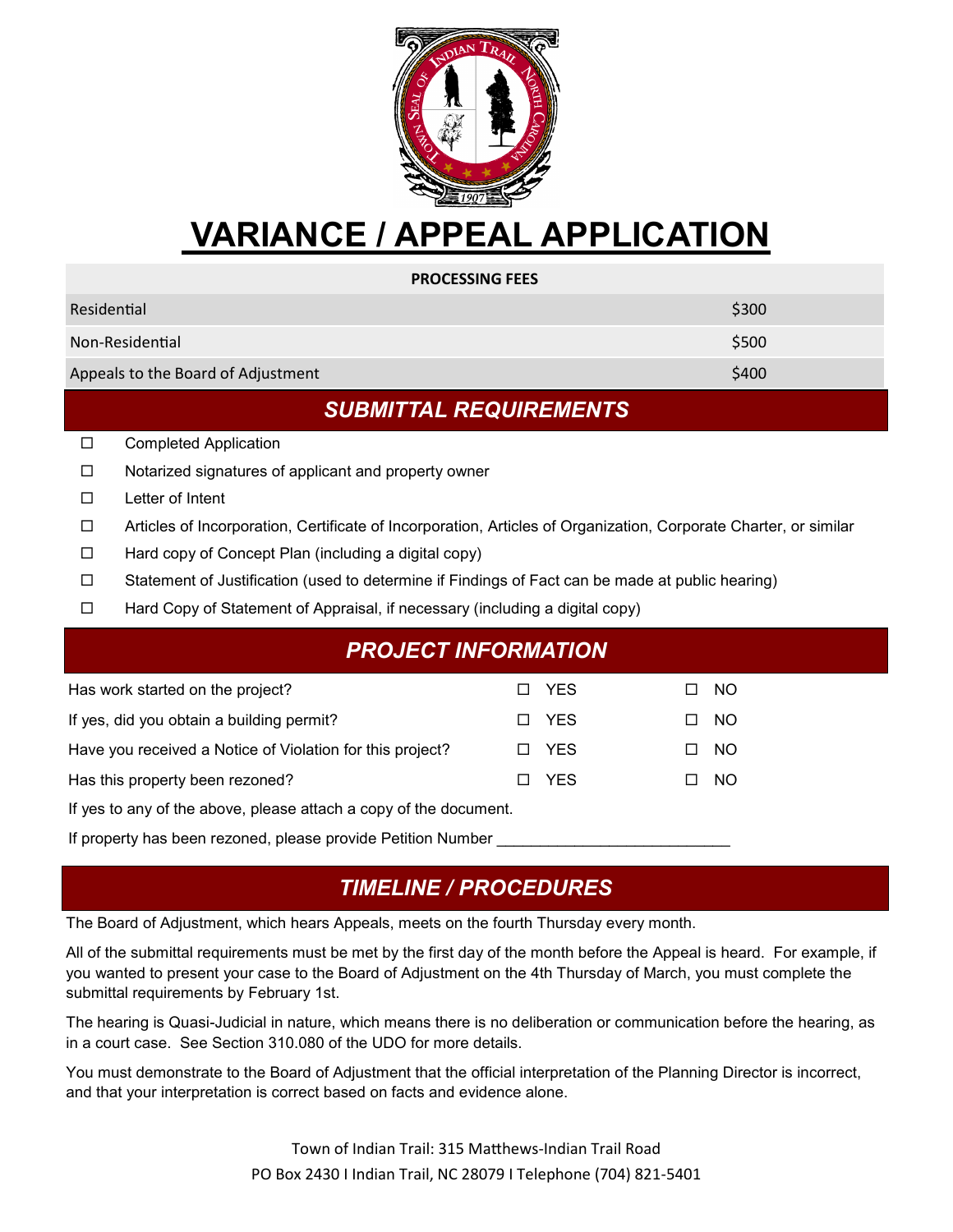## **VARIANCE / APPEAL APPLICATION**

| <b>GENERAL INFORMATION</b>            |                        |                 |             |  |  |  |
|---------------------------------------|------------------------|-----------------|-------------|--|--|--|
| Project Name                          |                        | Project Address |             |  |  |  |
|                                       |                        |                 |             |  |  |  |
| Project Description                   |                        | Parcel #        |             |  |  |  |
|                                       |                        |                 |             |  |  |  |
| Zoning District                       |                        | Proposed Use    |             |  |  |  |
|                                       |                        |                 |             |  |  |  |
| <b>Total Acres</b>                    |                        | Impervious Area |             |  |  |  |
|                                       |                        |                 |             |  |  |  |
|                                       | <b>PROJECT CONTACT</b> |                 |             |  |  |  |
| Name/Company                          |                        | Address         |             |  |  |  |
|                                       |                        |                 |             |  |  |  |
| Phone                                 |                        | Email           |             |  |  |  |
|                                       |                        |                 |             |  |  |  |
| Signature                             |                        | Date            |             |  |  |  |
|                                       |                        |                 |             |  |  |  |
| <b>PROPERTY OWNER'S CERTIFICATION</b> |                        |                 |             |  |  |  |
| Name                                  |                        | Address         |             |  |  |  |
|                                       |                        |                 |             |  |  |  |
| Phone                                 |                        | Email           |             |  |  |  |
|                                       |                        |                 |             |  |  |  |
| Signature                             |                        | Date            |             |  |  |  |
|                                       |                        |                 |             |  |  |  |
| <b>PUBLIC NOTARY</b>                  |                        |                 |             |  |  |  |
| Notary Name                           | Notary Seal            |                 | Notary Date |  |  |  |
|                                       |                        |                 |             |  |  |  |
|                                       |                        |                 |             |  |  |  |

Town of Indian Trail: 315 Matthews-Indian Trail Road PO Box 2430 I Indian Trail, NC 28079 I Telephone (704) 821-5401